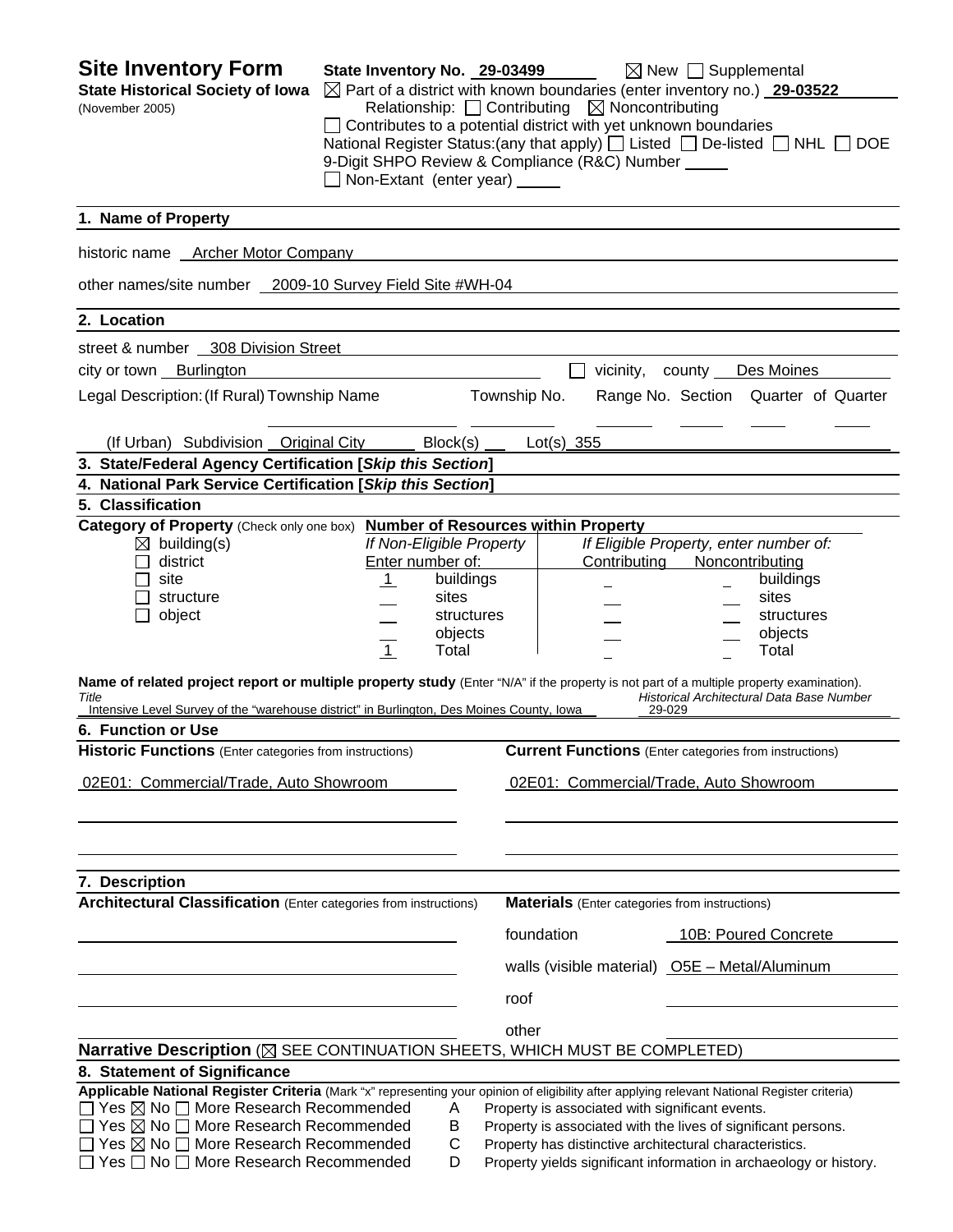| Des Moines<br>County<br>Address 308 Division<br><b>Burlington</b><br>City                                                                                                                                                                                                                                                                                                                                                                                                                                                                                                                                                                                                                                                                                                                                                                                                                                                                                                                                                                                                                                                                                                                                                                                                                                                                                                                                                                                                                                                                                                                                                                                                                                                           | Site Number<br>29-03499<br>District Number 29-03522 |
|-------------------------------------------------------------------------------------------------------------------------------------------------------------------------------------------------------------------------------------------------------------------------------------------------------------------------------------------------------------------------------------------------------------------------------------------------------------------------------------------------------------------------------------------------------------------------------------------------------------------------------------------------------------------------------------------------------------------------------------------------------------------------------------------------------------------------------------------------------------------------------------------------------------------------------------------------------------------------------------------------------------------------------------------------------------------------------------------------------------------------------------------------------------------------------------------------------------------------------------------------------------------------------------------------------------------------------------------------------------------------------------------------------------------------------------------------------------------------------------------------------------------------------------------------------------------------------------------------------------------------------------------------------------------------------------------------------------------------------------|-----------------------------------------------------|
| <b>Criteria Considerations</b><br>$\Box$ A Owned by a religious institution or used<br>E A reconstructed building, object, or structure.<br>for religious purposes.<br>F A commemorative property.<br>B Removed from its original location.<br>G Less than 50 years of age or achieved significance within the past<br>C A birthplace or grave.<br>50 years.<br>D A cemetery                                                                                                                                                                                                                                                                                                                                                                                                                                                                                                                                                                                                                                                                                                                                                                                                                                                                                                                                                                                                                                                                                                                                                                                                                                                                                                                                                        |                                                     |
| Areas of Significance (Enter categories from instructions)<br><b>Significant Dates</b><br>Construction date<br>1964<br>Other dates, including renovation<br>1972                                                                                                                                                                                                                                                                                                                                                                                                                                                                                                                                                                                                                                                                                                                                                                                                                                                                                                                                                                                                                                                                                                                                                                                                                                                                                                                                                                                                                                                                                                                                                                    | $\boxtimes$ check if circa or estimated date        |
| Architect/Builder<br><b>Significant Person</b><br>(Complete if National Register Criterion B is marked above)<br>Architect<br><b>Builder</b>                                                                                                                                                                                                                                                                                                                                                                                                                                                                                                                                                                                                                                                                                                                                                                                                                                                                                                                                                                                                                                                                                                                                                                                                                                                                                                                                                                                                                                                                                                                                                                                        |                                                     |
| Narrative Statement of Significance ( $\boxtimes$ SEE CONTINUATION SHEETS, WHICH MUST BE COMPLETED)                                                                                                                                                                                                                                                                                                                                                                                                                                                                                                                                                                                                                                                                                                                                                                                                                                                                                                                                                                                                                                                                                                                                                                                                                                                                                                                                                                                                                                                                                                                                                                                                                                 |                                                     |
| 9. Major Bibliographical References                                                                                                                                                                                                                                                                                                                                                                                                                                                                                                                                                                                                                                                                                                                                                                                                                                                                                                                                                                                                                                                                                                                                                                                                                                                                                                                                                                                                                                                                                                                                                                                                                                                                                                 |                                                     |
| Bibliography $\boxtimes$ See continuation sheet for citations of the books, articles, and other sources used in preparing this form                                                                                                                                                                                                                                                                                                                                                                                                                                                                                                                                                                                                                                                                                                                                                                                                                                                                                                                                                                                                                                                                                                                                                                                                                                                                                                                                                                                                                                                                                                                                                                                                 |                                                     |
| 10. Geographic Data                                                                                                                                                                                                                                                                                                                                                                                                                                                                                                                                                                                                                                                                                                                                                                                                                                                                                                                                                                                                                                                                                                                                                                                                                                                                                                                                                                                                                                                                                                                                                                                                                                                                                                                 |                                                     |
| <b>UTM References (OPTIONAL)</b>                                                                                                                                                                                                                                                                                                                                                                                                                                                                                                                                                                                                                                                                                                                                                                                                                                                                                                                                                                                                                                                                                                                                                                                                                                                                                                                                                                                                                                                                                                                                                                                                                                                                                                    |                                                     |
| Zone<br>Easting<br>Northing<br>Zone<br>Easting<br>2<br>1                                                                                                                                                                                                                                                                                                                                                                                                                                                                                                                                                                                                                                                                                                                                                                                                                                                                                                                                                                                                                                                                                                                                                                                                                                                                                                                                                                                                                                                                                                                                                                                                                                                                            | Northing                                            |
| 3<br>4                                                                                                                                                                                                                                                                                                                                                                                                                                                                                                                                                                                                                                                                                                                                                                                                                                                                                                                                                                                                                                                                                                                                                                                                                                                                                                                                                                                                                                                                                                                                                                                                                                                                                                                              |                                                     |
|                                                                                                                                                                                                                                                                                                                                                                                                                                                                                                                                                                                                                                                                                                                                                                                                                                                                                                                                                                                                                                                                                                                                                                                                                                                                                                                                                                                                                                                                                                                                                                                                                                                                                                                                     |                                                     |
| See continuation sheet for additional UTM references or comments                                                                                                                                                                                                                                                                                                                                                                                                                                                                                                                                                                                                                                                                                                                                                                                                                                                                                                                                                                                                                                                                                                                                                                                                                                                                                                                                                                                                                                                                                                                                                                                                                                                                    |                                                     |
| 11. Form Prepared By                                                                                                                                                                                                                                                                                                                                                                                                                                                                                                                                                                                                                                                                                                                                                                                                                                                                                                                                                                                                                                                                                                                                                                                                                                                                                                                                                                                                                                                                                                                                                                                                                                                                                                                |                                                     |
| name/title Angela Adams and Mary Toal, Volunteers                                                                                                                                                                                                                                                                                                                                                                                                                                                                                                                                                                                                                                                                                                                                                                                                                                                                                                                                                                                                                                                                                                                                                                                                                                                                                                                                                                                                                                                                                                                                                                                                                                                                                   | Rebecca Lawin McCarley, Consultant, Davenport, IA   |
| organization _Burlington Historic Preservation Commission                                                                                                                                                                                                                                                                                                                                                                                                                                                                                                                                                                                                                                                                                                                                                                                                                                                                                                                                                                                                                                                                                                                                                                                                                                                                                                                                                                                                                                                                                                                                                                                                                                                                           | date February 26, 2010                              |
| street & number_ City Hall, 400 Washington Street                                                                                                                                                                                                                                                                                                                                                                                                                                                                                                                                                                                                                                                                                                                                                                                                                                                                                                                                                                                                                                                                                                                                                                                                                                                                                                                                                                                                                                                                                                                                                                                                                                                                                   | telephone 319-753-8158                              |
| <b>Burlington</b><br>city or town<br>state lowa                                                                                                                                                                                                                                                                                                                                                                                                                                                                                                                                                                                                                                                                                                                                                                                                                                                                                                                                                                                                                                                                                                                                                                                                                                                                                                                                                                                                                                                                                                                                                                                                                                                                                     | zip code 52601                                      |
| ADDITIONAL DOCUMENTATION (Submit the following items with the completed form)                                                                                                                                                                                                                                                                                                                                                                                                                                                                                                                                                                                                                                                                                                                                                                                                                                                                                                                                                                                                                                                                                                                                                                                                                                                                                                                                                                                                                                                                                                                                                                                                                                                       |                                                     |
| FOR ALL PROPERTIES<br>Map: showing the property's location in a town/city or township.<br>1.<br>Site plan: showing position of buildings and structures on the site in relation to public road(s).<br>2.<br>Photographs: representative black and white photos. If the photos are taken as part of a survey for which the Society is to be<br>3.<br>curator of the negatives or color slides, a photo/catalog sheet needs to be included with the negatives/slides and the following<br>needs to be provided below on this particular inventory site:<br>Roll/slide sheet #<br>Frame/slot #<br>Roll/slide sheet #<br>Frame/slot #<br>Frame/slot #<br>Roll/slide sheet #<br>$\boxtimes$ See continuation sheet or attached photo & slide catalog sheet for list of photo roll or slide entries.<br>$\boxtimes$ Photos/illustrations without negatives are also in this site inventory file.<br>FOR CERTAIN KINDS OF PROPERTIES, INCLUDE THE FOLLOWING AS WELL<br>Farmstead & District: (List of structures and buildings, known or estimated year built, and contributing or noncontributing status)<br>1.<br>2.<br><b>Barn:</b><br>a. A sketch of the frame/truss configuration in the form of drawing a typical middle bent of the barn.<br>A photograph of the loft showing the frame configuration along one side.<br>b.<br>A sketch floor plan of the interior space arrangements along with the barn's exterior dimensions in feet.<br>c.<br>State Historic Preservation Office (SHPO) Use Only Below This Line<br>Concur with above survey opinion on National Register eligibility: $\Box$ Yes $\Box$ No $\Box$ More Research Recommended<br>This is a locally designated property or part of a locally designated district. | Date Taken<br>Date Taken<br>Date Taken              |
| Comments:                                                                                                                                                                                                                                                                                                                                                                                                                                                                                                                                                                                                                                                                                                                                                                                                                                                                                                                                                                                                                                                                                                                                                                                                                                                                                                                                                                                                                                                                                                                                                                                                                                                                                                                           |                                                     |
| Evaluated by (name/title):                                                                                                                                                                                                                                                                                                                                                                                                                                                                                                                                                                                                                                                                                                                                                                                                                                                                                                                                                                                                                                                                                                                                                                                                                                                                                                                                                                                                                                                                                                                                                                                                                                                                                                          | Date:                                               |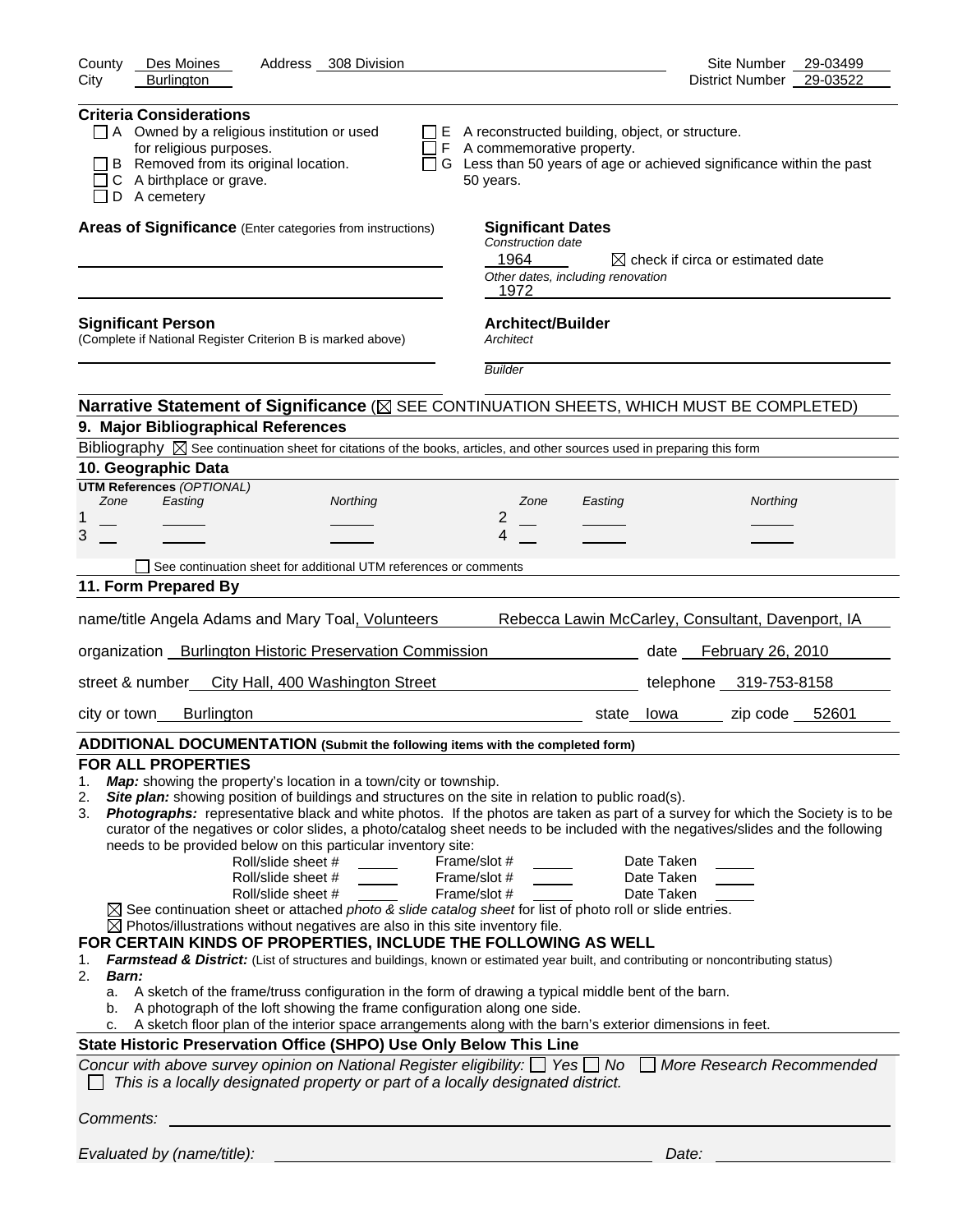## **Iowa Site Inventory Form** Related District Number 29-03522 **Continuation Sheet**

Page 1

| Archer Motor Company | Des Moines        |
|----------------------|-------------------|
| Name of Property     | County            |
| 308 Division Street  | <b>Burlington</b> |
| Address              | City              |

#### **7. Narrative Description**

This is a one-story building that is clad in blue metal siding. The west end at 308 Division incorporates part of an earlier three-story brick building. The building was reduced and remodeled around 1964. It has large plate glass windows for the showroom. The large addition to the east was constructed in 1972. It has vehicular and pedestrian entrances on the south side.

#### **8. Narrative Statement of Significance**

Archer Motor Company is a non-contributing building in the Manufacturing and Wholesale Historic District. The original building was reduced in height and remodeled around 1964, and the large addition was constructed in 1972. Thus, it dates to after the period of significance for the historic district.

The 1952 Sanborn map shows a three story building sitting on the west portion of this lot, with an address of 308 Division. The city directory for 1951 lists Archer Motor – used and new cars and trucks – at this location. Archer Motor Works continue to be listed here in 1960. John L. Archer bought the property from the estate of his father Clark C. Archer in 1970. Current owner, John J. Archer, bought the property in 2000. John Archer notes that the original three story brick building at 308 Division was utilized by his grandfather Clark for the business. The building was reduced to one-story in the 1950s or early 1960s. The assessor lists a date of 1964, which likely refers to the remodeling of this building. The metal addition was built in 1972.

Currently, Archer Auto Marine is operated by John Archer at this location. According to their website, the "Blue Crew" was established in 1922 by John's grandfather Clark. They are a full service marine store and specialize in import vehicles. They are the largest aluminum boat dealer in the area and stock a variety of Crestliner jons, v-hulls, fish and ski combos, and pontoons. They also carry Triton fiberglass bass, fish and ski, and multi-species boats as well as Crestliner Jons and Triton Saltwater. Mercury Marine is their exclusive motor line, offering the most models on the market.

#### **9. Major Bibliographical References**

City Directories, Burlington, Iowa, various dates. On microfiche at the Burlington Public Library

Sanborn Map Company. "Burlington, Iowa," Fire Insurance Maps. New York: Sanborn Map Company, 1952.

Transfer books, Des Moines County Auditor's Office, Burlington, Iowa

Vertical files, Burlington Public Library, Burlington, Iowa.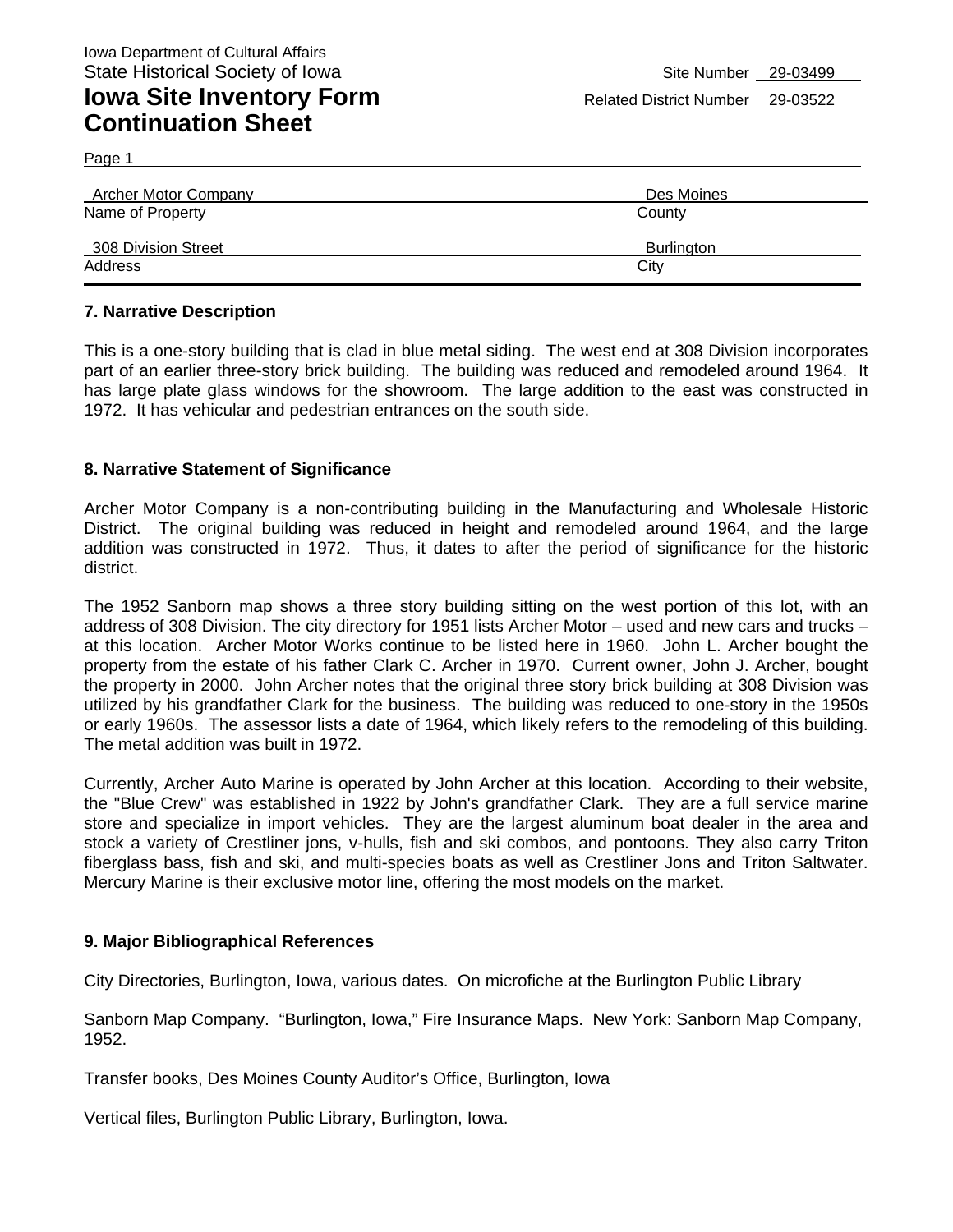# **Iowa Site Inventory Form** Related District Number 29-03522 **Continuation Sheet**

Page 2

| Archer Motor Company | Des Moines        |
|----------------------|-------------------|
| Name of Property     | County            |
| 308 Division Street  | <b>Burlington</b> |
| Address              | City              |

### **Location map**



**Building plan (from assessor's website)**